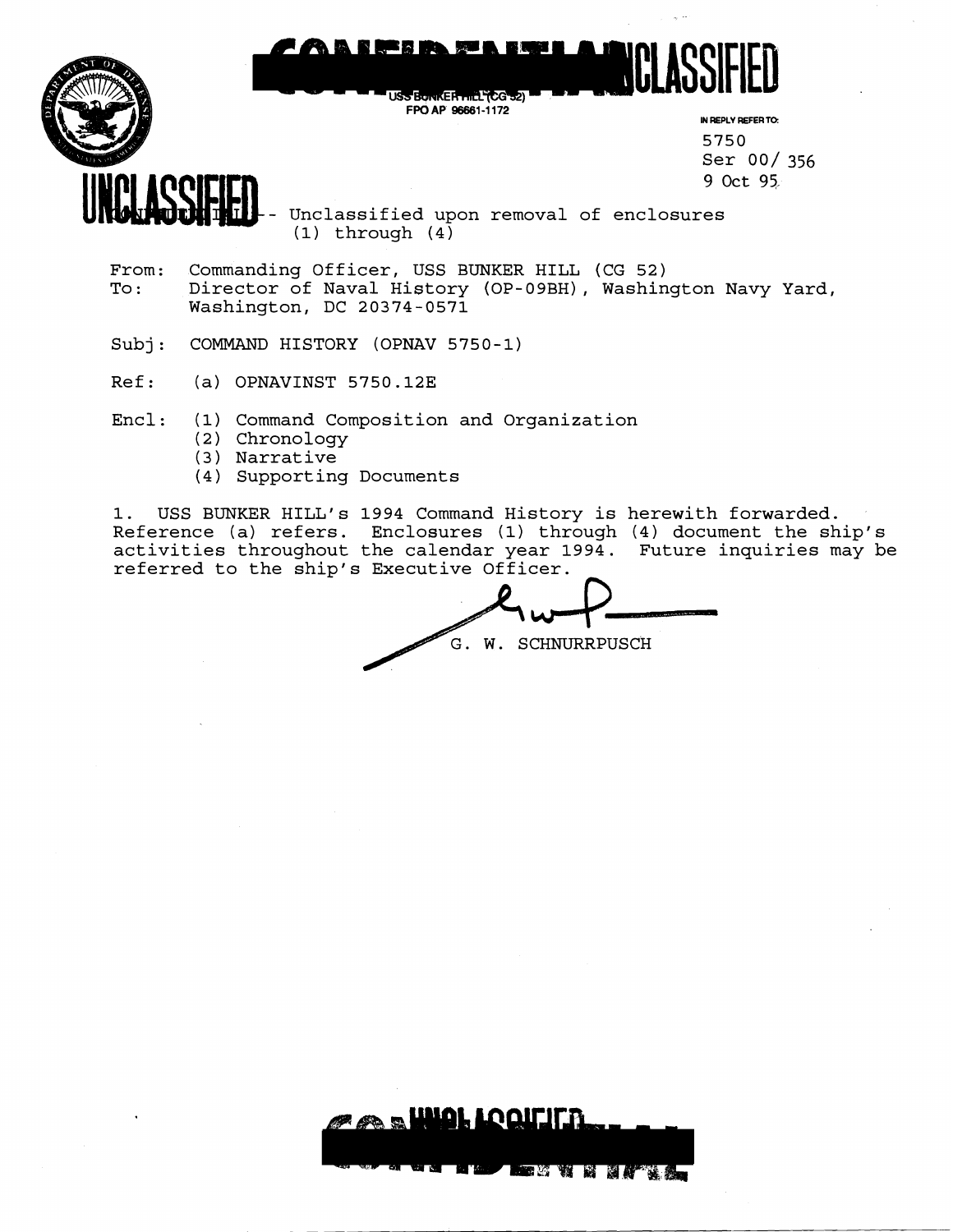#### **COMMAND COMPOSITION AND ORGANIZATION**

MISSIONS: BUNKER HILL'S mission areas include:

| (AAW)                                     |
|-------------------------------------------|
| (ASW)                                     |
| (ASUW)                                    |
| (STW)                                     |
| EW)                                       |
| Command, Control, Communications<br>(CCC) |
| (MOB)                                     |
| (INT)                                     |
| (AMW)                                     |
| (MIW)                                     |
| . Fleet Support Operations<br>FSO)        |
| <b>NCO</b>                                |
|                                           |

#### ORGANIZATION:

USS BUNKER HILL served in the administrative command of Commander Carrier Group FIVE (CCG-5) and in the operational command of Commander Task Force 70/Battle Force SEVENTH Fleet, Commander SEVENTH Fleet, and Commander Task Force 154 in the Arabian Gulf during 1994. It served as an element of the USS INDEPENDENCE (CV 62) Carrier Battlegroup. As such, BUNKER HILL operated as a major component of the Forward-Deployed Naval Force (formerly Overseas Family Residency Program) and was permanently deployed to Yokosuka, Japan.

## SUBORDINATE COMMANDS:

During calendar year 1994, Helicopter Anti-Submarine Squadron Light 51 DET 4 was assigned to BUNKER HILL from 1 January - 17 March 94 with LCDR Roger Huff as OIC. No other detachments were assigned to the ship during 1994.

#### SUMMARY :

USS BUNKER HILL is one of the Navy's most capable warships,<br>ssing some of the surface Navy's most advanced systems. It possessing some of the surface Navy's most advanced systems. is a keystone of its battlegroup's offensive and defensive capabilities. BUNKER HILL is fully capable of providing broad area surveillance and protection to an entire battlegroup or surface action group in a multi-threat environment against the ever-changing threats in today's world. Whether littoral warfare operations, theater ballistic missile defense, or stand-off strike warfare, BUNKER HILL is ready.

The state-of-the-art AEGIS Weapon System is an immensely capable detection, acquisition, tracking, targeting, and engagement system in all warfare areas. The AN/SPY-1A phased array radar can track over 250 air contacts at a range greater than 250 miles with nearly instantaneous fire control accuracy.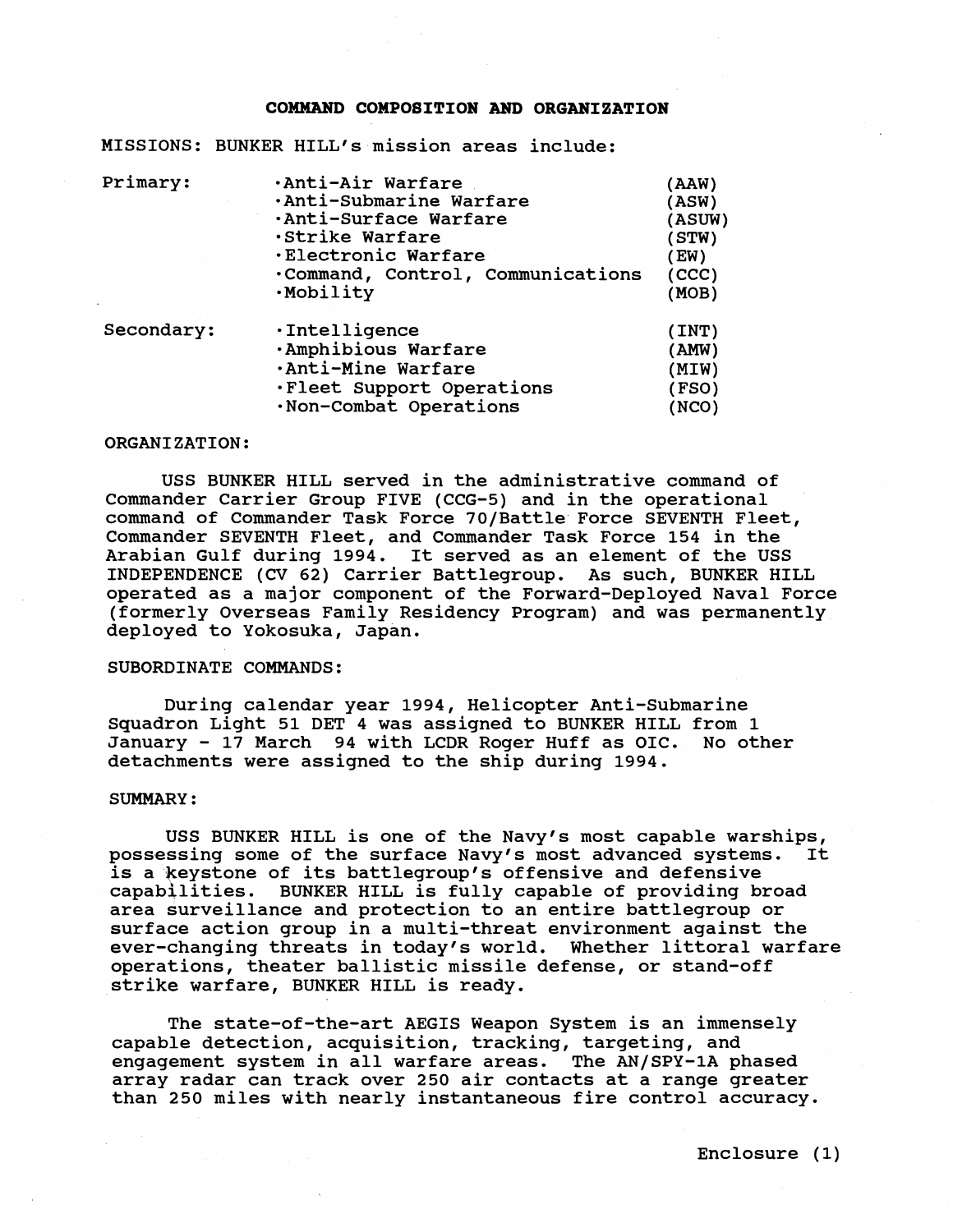The embarked Light Airborne Multi-Purpose System (LAMPS) helicopters expand BUNKER HILL'S mission capabilities and sensor ranges considerably and provide greater control of the surrounding battlespace. With LAMPS, BUNKER HILL is capable of conducting medium- to long-range anti-submarine warfare via a two-way voice and information datalink. BUNKER HILL'S ASUW capabilities significantly by serving as a remote anti-ship targeting platform.

All contact information -- air, surface, and subsurface -are channelled through AN/UYK-7 computers to the AEGIS Display System, comprising of four large screen automated displays that provide real-time display of contacts which allow the Commanding Officer and embarked Commander to quickly and easily assess the state of battle and make timely and accurate command and control<br>decisions. Targets can be detected, tracked, identified, Targets can be detected, tracked, identified, evaluated and engaged automatically through the use of human generated logics called "doctrine." Normal operation of the AEGIS Weapon System employs a certain level of doctrine as well as integrated operator control to maximize the capabilities and reliability of the system.

Four LM2500 gas turbine engines, producing over 100,000 shaft horsepower, propel the ship through the water at speeds greater than 30 knots. Ship's electrical power is generated by 3 Allison 501-K17 gas turbine engines, each of which produces 2,500 kilowatts at 4,000 amperes.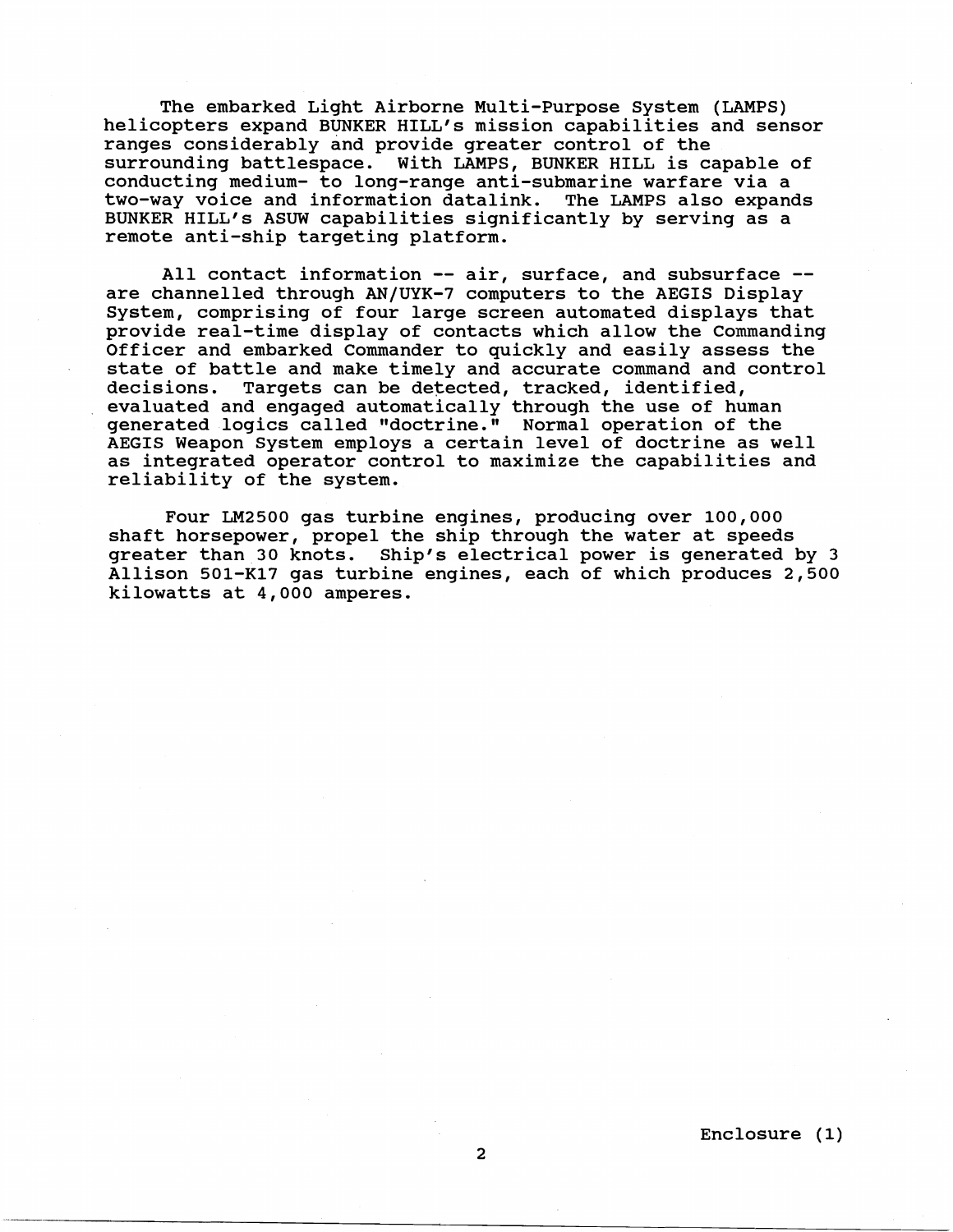# USS BUNKER HILL ORGANIZATION

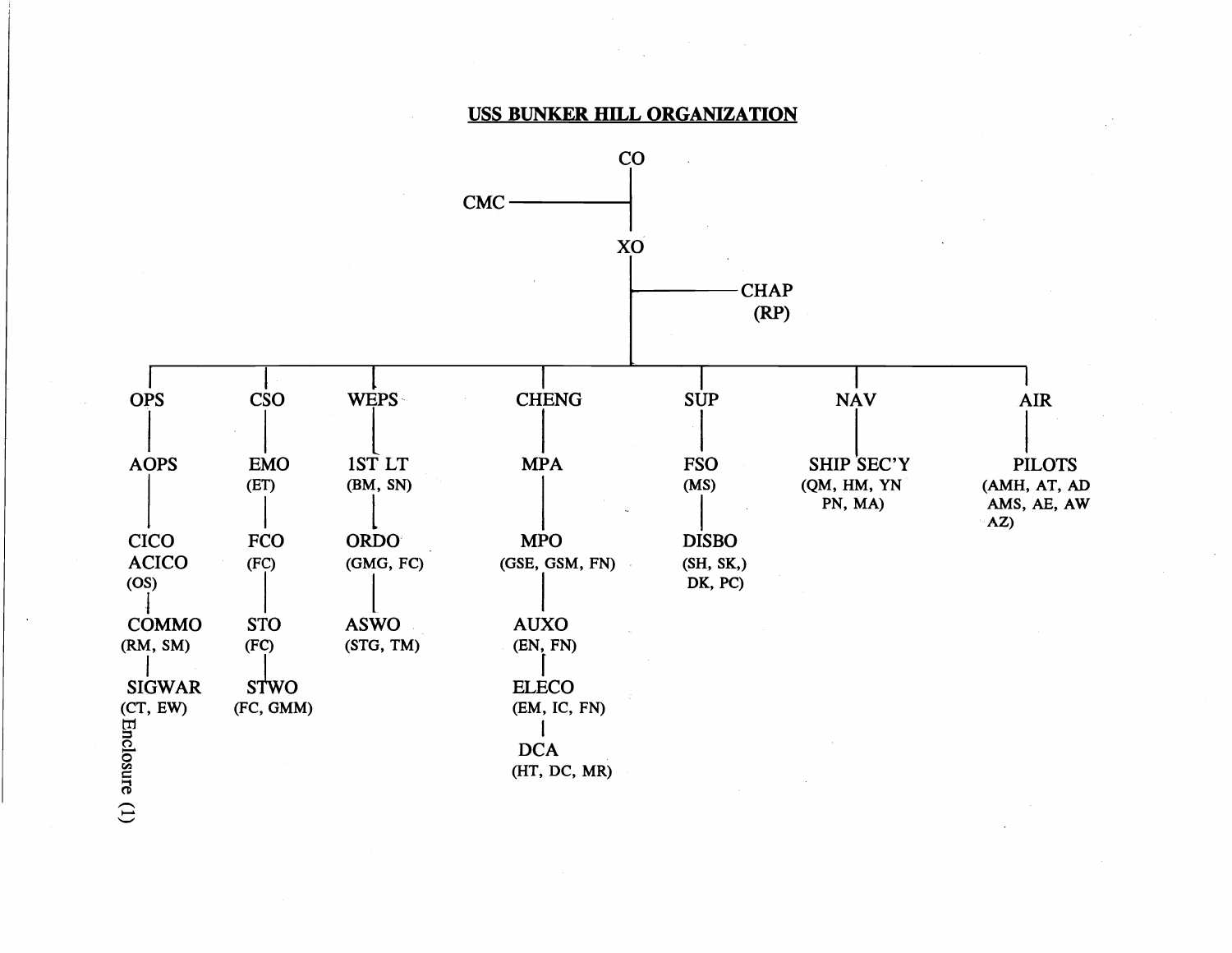# **US8 BUNKER HILL 1994 CHRONOLOGY**

| <b>DATE</b>                     | <b>EVENT</b>                                  |
|---------------------------------|-----------------------------------------------|
| <b>01JAN94</b>                  | OPCON CTF 70 as TU 70.1.2 (IBG AC)            |
| <b>03JAN94</b>                  | RAS with USNS PECOS (TAO-197)                 |
| <b>04JAN94</b>                  | Enter Singapore Straits                       |
| <b>05JAN94</b>                  | Exit Malacca Straits                          |
| <b>06JAN94</b>                  | Anchor Phuket, Thailand                       |
| <b>09JAN94</b><br>$\sim$ $\sim$ | Underway from Phuket, Thailand                |
| <b>09JAN94-12JAN94</b>          | NAVCENT NEMEAN LION                           |
| <b>10JAN94</b>                  | VBSS with USNS PECOS (TAO-197)                |
| <b>10JAN94</b>                  | RAS with USNS PECOS (TAO-197)                 |
| <b>13JAN94</b>                  | <b>SLAMEX</b>                                 |
| <b>14JAN94</b>                  | Inchop NAVCENT                                |
| <b>16JAN94-17JAN94</b>          | Observe Iranian SSM Exercise                  |
| 17JAN94                         | Transit Strait of Hormuz                      |
| 18JAN94-24JAN94                 | Moor and upkeep outboard USS ACADIA (AD-32),  |
|                                 | Jebel Ali                                     |
| <b>25JAN94</b>                  | Underway from Jebel Ali, enroute NAG          |
| <b>25JAN94</b>                  | RAS with USNS A.J. HIGGINS (TAO-190)          |
| <b>27JAN94</b>                  | VADM Katz (NAVCENT) visits                    |
| <b>28JAN94</b>                  | Small boat transfer with HMS GLASGOW (D-88)   |
| <b>28JAN94-10FEB94</b>          | AAW Picket and Strike Patrol, NAG             |
| 29JAN94                         | RAS with USNS A.J. HIGGINS (TAO-190)          |
| 01FEB94                         | Small boat operations                         |
| 03FEB94                         | RADM Smith (CTF 154/CARGRU 5) visits          |
| 04FEB94                         | RAS with USNS A.J. HIGGINS (TAO-190)          |
| 07FEB94                         | Anchor Sitra anchorage, Bahrain               |
| 08FEB94                         | Underway from Bahrain                         |
| 08FEB94                         | Royal Saudi Naval Forces personnel visit      |
| 09FEB94                         | VERTREP with USNS MARS (TAFS-1)               |
| <b>10FEB94</b>                  | Transit Strait of Hormuz                      |
| <b>13FEB94</b>                  | BUNKER HILL helps sailboats with fuel and     |
|                                 | some food                                     |
| <b>13FEB94</b>                  | RAS with USNS A.J. HIGGINS (TAO-190)          |
| <b>14FEB94</b>                  | Inchop CTF 70                                 |
| 14FEB94                         | UNREP with USNS KILAUEA (TAE-26)              |
| <b>14FEB94</b>                  | Outchop NAVCENT                               |
| <b>17FEB94</b>                  | UNREP with USNS A.J. HIGGINS (TAO-190)        |
| <b>18FEB94</b>                  | Small boat operations                         |
| <b>19FEB94</b>                  | Special national tasking                      |
| 21FEB94                         | UNREP with USNS A.J. HIGGINS (TAO-190)        |
| <b>24FEB94</b>                  | <b>SLAMEX 94-06</b>                           |
| <b>25FEB94</b>                  | Thai LINKEX                                   |
| <b>26FEB94</b>                  | Anchored Pattaya Beach, Thailand              |
| 03MAR94                         | Underway from Pattaya Beach, Thailand enroute |
|                                 | Hong Kong                                     |
| 04MAR94                         | UNREP with USNS A.J. HIGGINS (TAO-190)        |
| 06MAR94                         | UNREP with USNS A.J. HIGGINS (TAO-190)        |

 $\hat{\mathbf{r}}$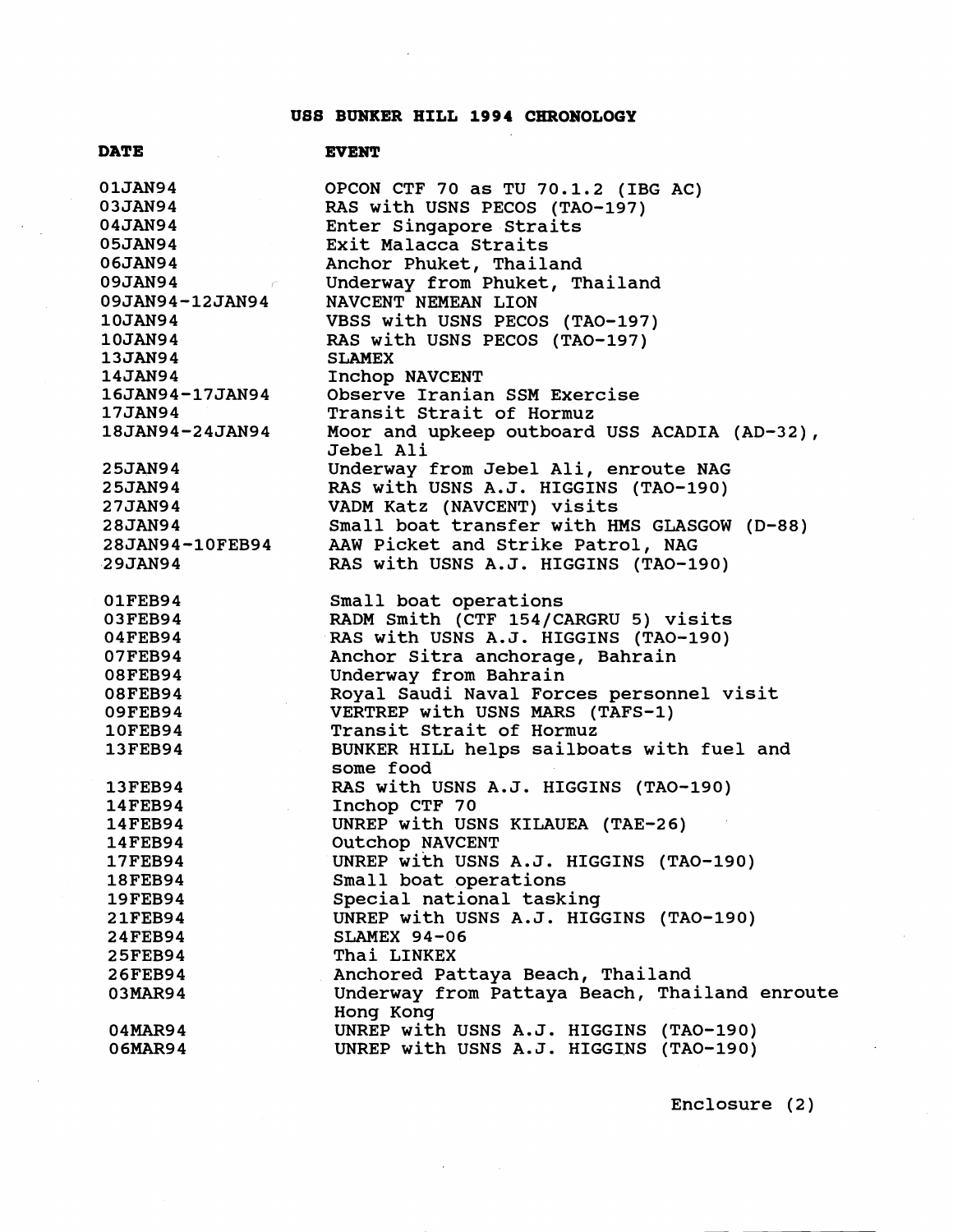07MAR94 Moor Buoy A-51, Victoria Harbor, Hong Kong **08MAR94** Underway, Berth shift to North Arm, Prince of Wales Barracks, Hong Kong **12MAR94** Underway from Hong Kong, enroute Yokosuka 12MAR94-17MAR94 Tiger Cruise UNREP with USNS A.J. HIGGINS (TAO-190) 13MAR94 13MAR94 Outchop NAVCENT Tether **14MAR94** IBG Line of Death gunex 17MAR94 Moor pier six, Yokosuka, Japan VLS/Harpoon ammunition offload 04APR94 08APR94 Underway for A-12 anchorage Anchored A-12 anchorage 08APR94 08APR94 Torpedo/5"54/small arms offload 08APR94 Underway enroute pier six 08APR94 Moor pier six, Yokosuka, Japan 11APR94-30JUL94 SRA-5 **15APR94** Personnel inspection **20APR94** Deadstick berth shift Deadstick berth shift 21APR94 PNC Snyder Dies of a heart attack at Naval 06MAY94 Hospital, Yokosuka Deadstick berth shift **18MAY94** Change of Command CAPT Schnurrpusch relieves **20MAY94** CAPT Diamond Navy Food Management Team visit 11JUL94-15JUL94 11JUL94-15JUL94 Combat Systems alignment verification 11JUL94-16JUL94 LTT 14JUL94-20JUL94 Combat Systems Alignment **25JUL94** Underway enroute R-116 south for post SRA shakedown 27JUL94 Moor pier six, Yokosuka, Japan VADM Robinson (COMNAVSURFPAC) visits 28JUL94 **28JUL94** VLS onload 02AUG94 Underway enroute anchorage A-12 02AUG94-04AUG94 Ammunition offload Assume duties as CTU 70.1.2 (IBG AW/AF) 03AUG94 04AUG94 **SLAMEX** 94-13 04AUG94 Underway enroute R-116 UNREP with USNS A.J. HIGGINS (TAO-190) 05AUG94 **10AUG94** UNREP with USS ROANOAKE (AOR-7) **11AUG94** Moor Yokoskua, Japan 13AUG94 Underway for Friendship Cruise Moor Yokosuka, Japan 13AUG94 Cruise Missile Training Assist 15AUG94-16AUG94 **18AUG94** Underway enroute Okinawa **22AUG94** UNREP with USNS A.J. HIGGINS (TAO-190)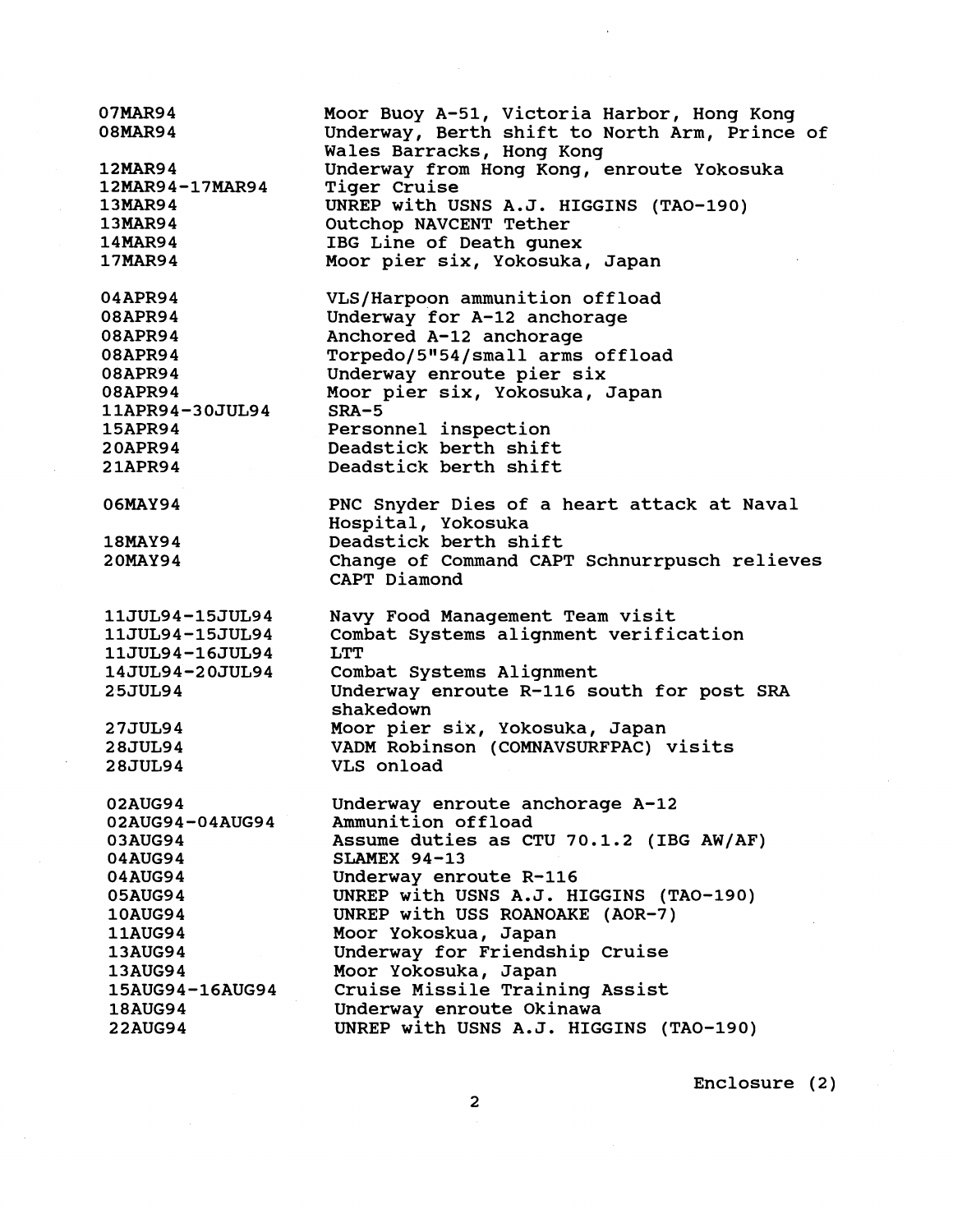23AUG94 Moor White Beach, Okinawa, Japan **23AUG94** Onload BQM DET 23AUG94 Underway enroute W-183 23AUG94-25AUG94 MISSILE-EX '94 BUNKER HILL is Range Safety Officer (RSO) and BQM launch platform **26AUG94** Moor White Beach, Okinawa, Japan **27AUG94** Underway enroute Yokosuka, Japan 31AUG94 Moor pier eight, Yokosuka, Japan 01SEP94 Underway berth shift: pier eight to pier six 01SEP94 VLS offload 01SEP94 Underway berth shift: pier six to pier seven 01SEP94 SLAMEX 94-14 07SEP94 Underway berth shift 12SEP94-16SEP94 CART IIA **14SEP94** CMS assist 15SEP94 Underway Enroute Sagami Wan (CART IIA) **16SEP94** Moor Yokosuka, Japan **20SEP94** Underway Enroute Pusan, Korea **23SEP94** Moored Pusan, Korea **29SEP94** Underway Enroute Yokosuka, Japan 010CT94 Moor Yokosuka, Japan 030CT94-070CT94 CART IIB, 3M LMA 030CT94 RADM Hutching (PMS400) visits 060CT94 RADM Coyle (CINCPACFLT DCOS) visits Underway berth shift 070CT94 100CT94-110CT94 SESI 120CT94 CCC-27-SF Comprehensive Communications Assessment 140CT94 Secretary of the Navy, John H. Dalton visit TSTA I/CSOSS Stage I1 170CT94-210CT94 180CT94-260CT94 Upkeep with USS CAPE COD (AD-43) 210CT94 VLS onload 280CT94 Underway for INSURV rehearsal 280CT94 Sonar Dome rupture Moor outboard USS O'BRIEN (DD-976) Yokosuka, 290CT94 Japan 09NOV94 Harpoon offload Drydock five for sonar dome replacement 10NOV94-31DEC94 16NOV94 SLAMEX 95-02 SLAMEX 95-03 **08DEC94** Undock from drydock five, deadstick berth **23DEC94** shift to pier five

Enclosure (2)

 $\overline{\mathbf{3}}$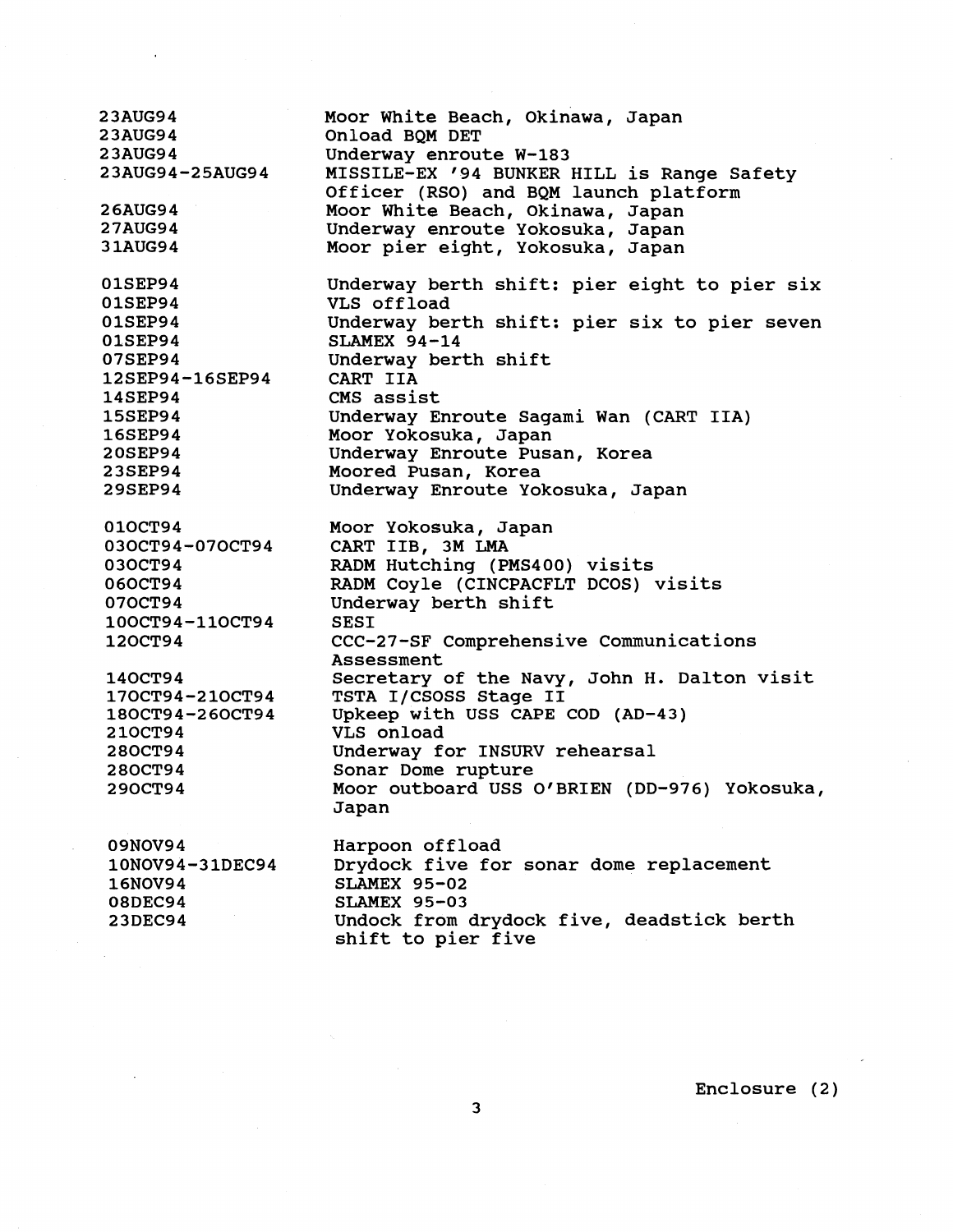### **USS BUNKER HILL 1994 NARRATIVE**

Following are highlights of BUNKER HILL's activities in 1994. Included in the year was BUNKER HILL's receipt of its fourth Battle "E" Award, its third consecutive award.

## DEPLOYMENT TO ARABIAN GULF

The beginning of the year found BUNKER HILL transiting to the Arabian Gulf after having completed a highly sensitive and successful National Tasking mission in the Sea of Japan. BUNKER HILL stopped in Phuket, Thailand, for four days of liberty, after which she continued on to the Arabian Gulf. Just days before BUNKER HILL was to enter the Arabian Gulf, Iran issued a Notice to Mariners, closing a part of the Gulf of Oman to shipping traffic due to a pending missile exercise, and BUNKER HILL was the only unit capable and available to gather information on this important event. BUNKER HILL responded quickly and efficiently and was able to capture the spectacular launch and re-entry of the Iranian missile. The information gathered has been useful in evaluating the developing military capabilities of Gulf nations. Upon arrival in the Gulf, BUNKER HILL headed into Jebel Ali for an eight-day tender availability with the USS ACADIA (AD-32). After completion of the availability, BUNKER HILL set sail for the North Arabian Gulf to take station as strike patrol unit and AAW picket while the other units of the Independence Battlegroup pulled into Jebel Ali for a tender availability of their own. After three weeks, BUNKER HILL joined the rest of the Battlegroup on the transit home to Yokosuka, Japan. The transit home was uneventful except for two port visits: one to Pattaya Beach, Thailand for five days and one to Hong Kong for four days, where BUNKER HILL picked up her "Tigers" for the remainder of the trek home.

## SAILBOAT ASSISTANCE

On the evening of 13FEB94, as BUNKER HILL was homeward bound in transit to the Straits of Malacca, near the west coast of India, one of two sailing vessels contacted BUNKER HILL's embarked LAMPS helicopter, HELLFIRE 04, on bridge-to-bridge radio. After HELLFIRE's commander, LCDR , determined that the vessels TROPICA and RAMA claimed distress, BUNKER HILL diverted from track to intercept the hapless vessels. At first, communications with the vessels was limited to simple phrases because the vessels occupants spoke very little English. This limitation was soon overcome as LTJG came forward as a French linguist to assist in communicating with the vessels. Amicable conversation took the place of stilted phrases and the needs of crews of TROPICA

and RAMA were seen to as BUNKER HILL provided fuel and a small quantity of food to tide them over until their next port of call.

# NATIONAL TASKING

As if in counterpoint to the National Tasking mission which took place in late 1993 near the beginning of her deployment, BUNKER HILL on the return journey, was once again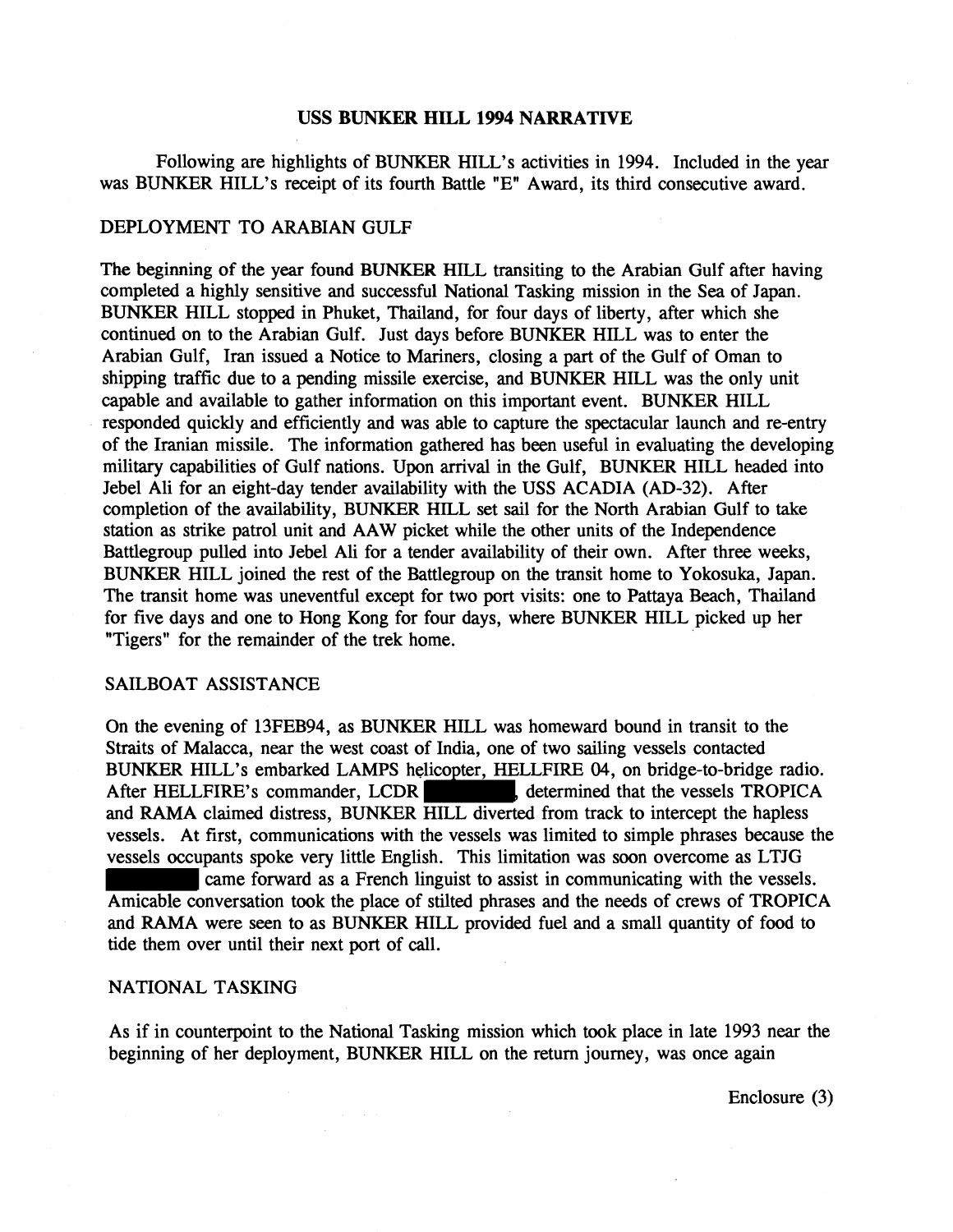called on to carry out a very similar mission. This time in the Bay of Bengal, this time, with an Indian TBM system. BUNKER HILL and her crew performed superbly during this second very sensitive mission. Taking both missions in hand from beginning to end, BUNKER HILL was able to provide a wealth of information on evolving TBM systems in two very important developing military theaters.

## SRA

The months of April, May, June and July saw BUNKER HILL engaged in a very intensive Selective Restricted Availability (SRA) during which she underwent numerous improvements and repairs. . Job packages were as varied as wholesale replacement of the NIXIE torpedo countermeasures system, strengthening of ammunition elevator supports, 400HZ electrical system improvements, overhaul' of various pumps and motors, and preservation of voids and tanks. Close coordination between BUNKER HILL and SRF Yokosuka personnel ensured maximum usage of resources and manpower which contributed to a very successful availability. A total of 448 jobs were verified complete by SRF personnel amounting to 148,400 manhours at an estimated cost of 4.65 million dollars. Probably the most important item of the SRA was that after 120 days "in the yards" BUNKER HILL and SRF proudly reported an accident-free availability.

## PNC SNYDER'S DEATH

On May 6, 1994, PNC John Snyder died of a heart attack at Yokosuka Naval Hospital. He was thirty eight years old, survived by his wife and two children.

#### CHANGE OF COMMAND

In keeping with long-established Naval tradition, BUNKER HILL experienced a Change of Command on 20 May 1994. This, her fourth change of command and fifth Commanding Officer, was an auspicious event attended by many of the Commander Fleet Activities resident commands, the present afloat commands, as well as numerous local Japanese Maritime Self-Defense Force commands. After 27 months CAPT E. Richard Diamond relinquished command of BUNKER HILL to CAPT G. W. Schnurrpusch who seamlessly continued the already well-established positive reputation BUNKER HILL enjoyed.

## MISSILE-EX '94

Two days off the coast of Okinawa in late August saw the awesome capabilities of several ships and aircraft from the INDEPENDENCE Battlegroup. While steaming in the warm, blue waters of oparea W-173, USS BUNKER HILL, USS FIFE OD-991), USS CURTS (FFG-38) and USS MCCLUSKY (FFG-41) all participated in an anti-ship missile defense exercise. Though BUNKER HILL didn't fire a single missile from her vertical launch system, she was actively involved in every missile shoot as the drone launching platform and Range Safety Officer. CURTS, FIFE and MCCLUSKY repeatedly engaged drones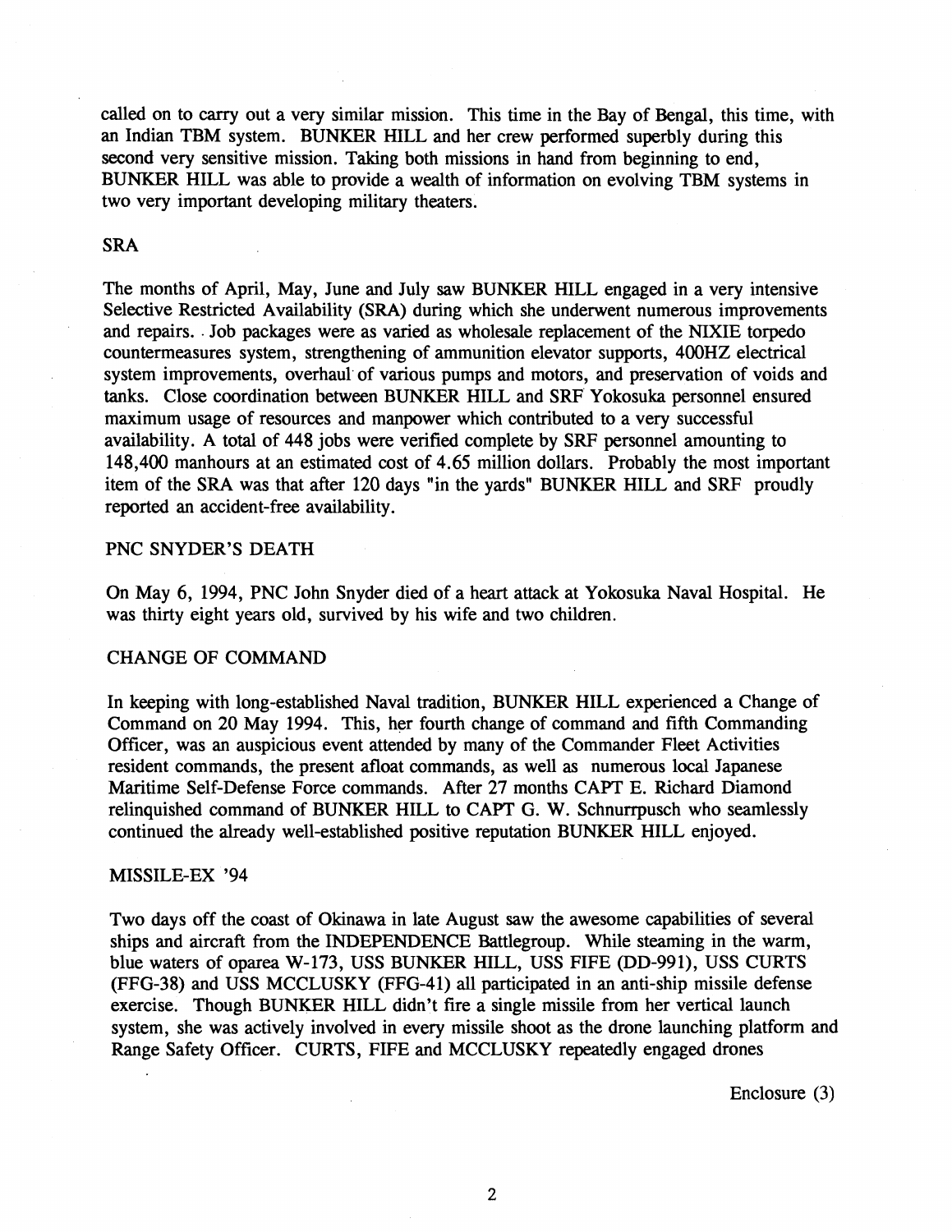(provided and operated by COMFLEACT Okinawa's Ordnance Department.) with surface-to-air missiles and anti-air guns. The drones, simulating enemy missiles, are steered at high speeds directly towards each of the defending ships.

## POST-SRA TRAINING

SRA 5 significantly improved the ship's material condition, but the four months in port saw a large personnel turnover and the time inport didn't help warfighting skills much either. The Navy knows well that yard periods do affect warfighting skills and has developed a series of training availabilities that focus on building layers of skills and training the entire crew as a whole. Command Assessment of Readiness and Training (CART) Phase I starts the process and consists of an evaluation of the ship's basic level of knowledge, training and personnel warfighting capabilities. Following closely is CART Phase I1 where off-ship training teams come aboard to evaluate and train the shipboard training teams. Total Ship's Training Availability (TSTA) Phase I follows CART and has the individual training teams working in their own areas to improve ship's readiness. BUNKER HILL worked up through this TSTA Phase I in 1994 and continued on with TSTA Phases I1 and I11 and FEP in 1995.

### **VIP** VISITS

Throughout the year of 1994, BUNKER HILL had the pleasure of welcoming aboard several high ranking Naval officials. The first was VADM Katz, Commander Naval Forces, US Central Command, who came aboard to welcome BUNKER HILL to the Gulf and address issues relating to the continuing Naval presence in that theater. Later, while still deployed, RADM B. J. Smith, Commander Carrier Group Five visited to talk with the crew and discuss the continuing battlegroup Arabian Gulf operations. In July, BUNKER HILL welcomed VADM Robinson, Commander Naval Surface Force, Pacific Fleet. The beginning of October saw the arrival of RADM Coyle, CINCPACFLT, DCOS (logistics) who was touring the fleet gathering first-hand information on maintenance difficulties and parts acquisition problems fleet units were experiencing. Later in October, Secretary of the Navy, John H. Dalton came aboard while touring WESTPAC units and bases gathering information on quality of life issues that affect **all** members of the Navy, and especially those forwarddeployed.

## DRYDOCKED

On 28 October, early in the morning as BUNKER HILL was preparing for the upcoming INSURV inspection, she ruptured her sonar dome while conducting a full power run in moderate to high seas. This unfortunate event caused BUNKER HILL to postpone her INSURV because she had to be drydocked to carry out a complete sonar dome changeout. On 10 November, BUNKER HILL headed to drydock five, where she would spend the next 31 days. As soon as BUNKER HILL was safely on the blocks, **SRF** moved in to prepare the ship for what would turn out to be a time record for wholesale sonar dome changeout.